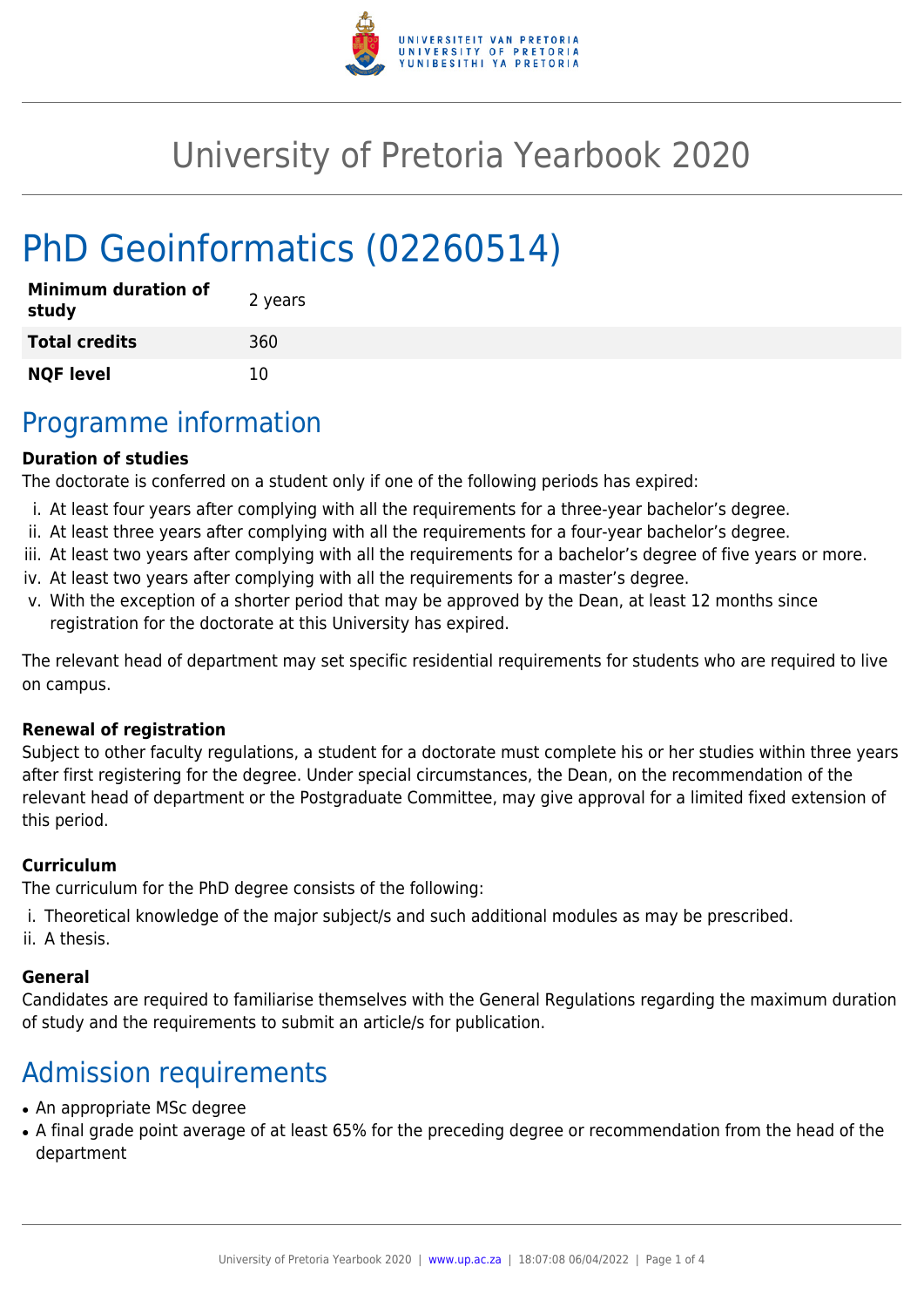

# Examinations and pass requirements

- i. Consult the General Regulations that apply to the calculation of marks.
- ii. In order to obtain the PhD degree the candidate must:
- pass the examinations and the prescribed modules, as determined in the study programme;
- pass the thesis; and
- pass the final examination on the thesis and general subject knowledge.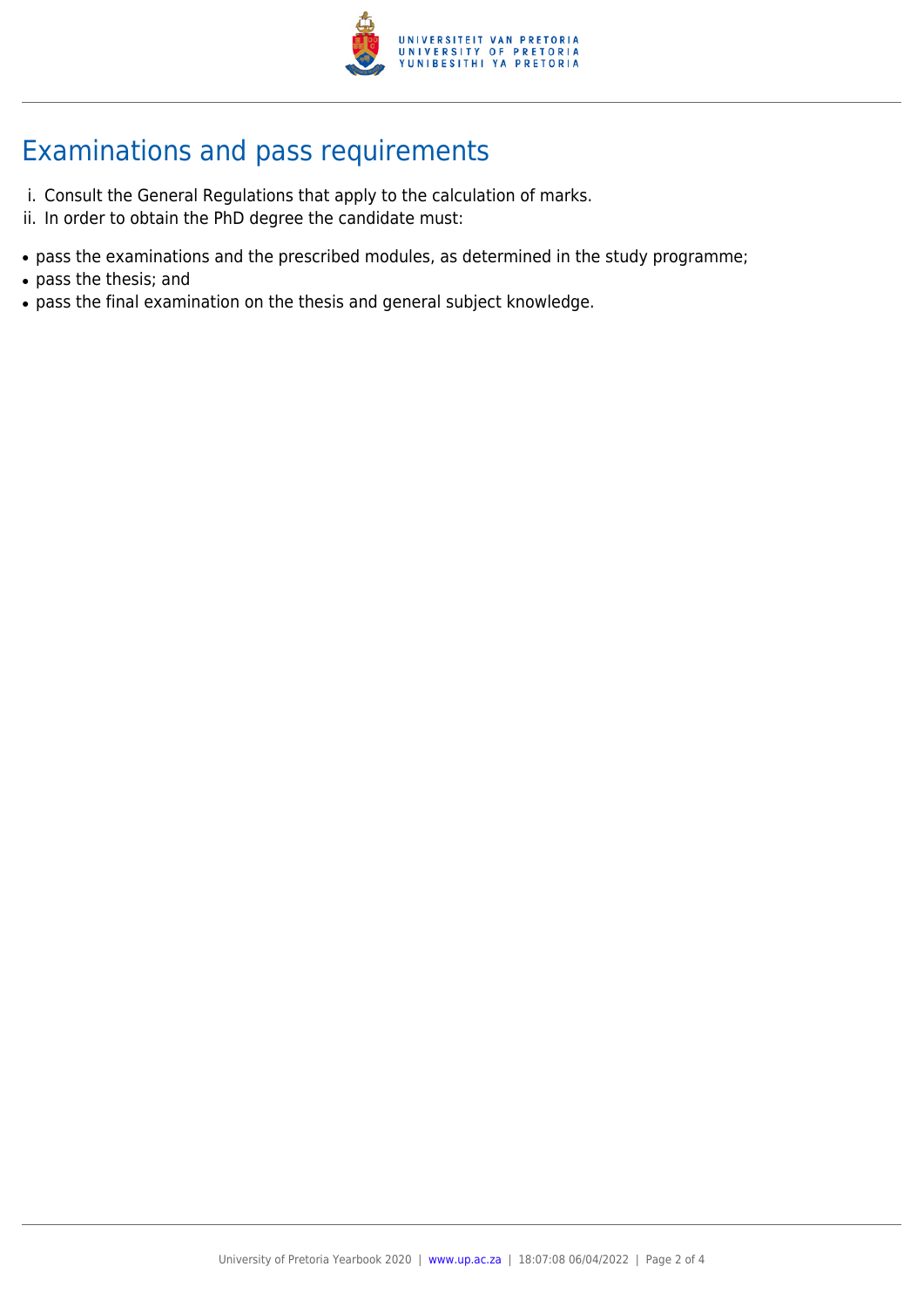

## Curriculum: Year 1

**Minimum credits: 360**

### **Core modules**

[Thesis: Geoinformatics 990](https://www.up.ac.za/faculty-of-education/yearbooks/2020/modules/view/GIS 990) (GIS 990) - Credits: 360.00